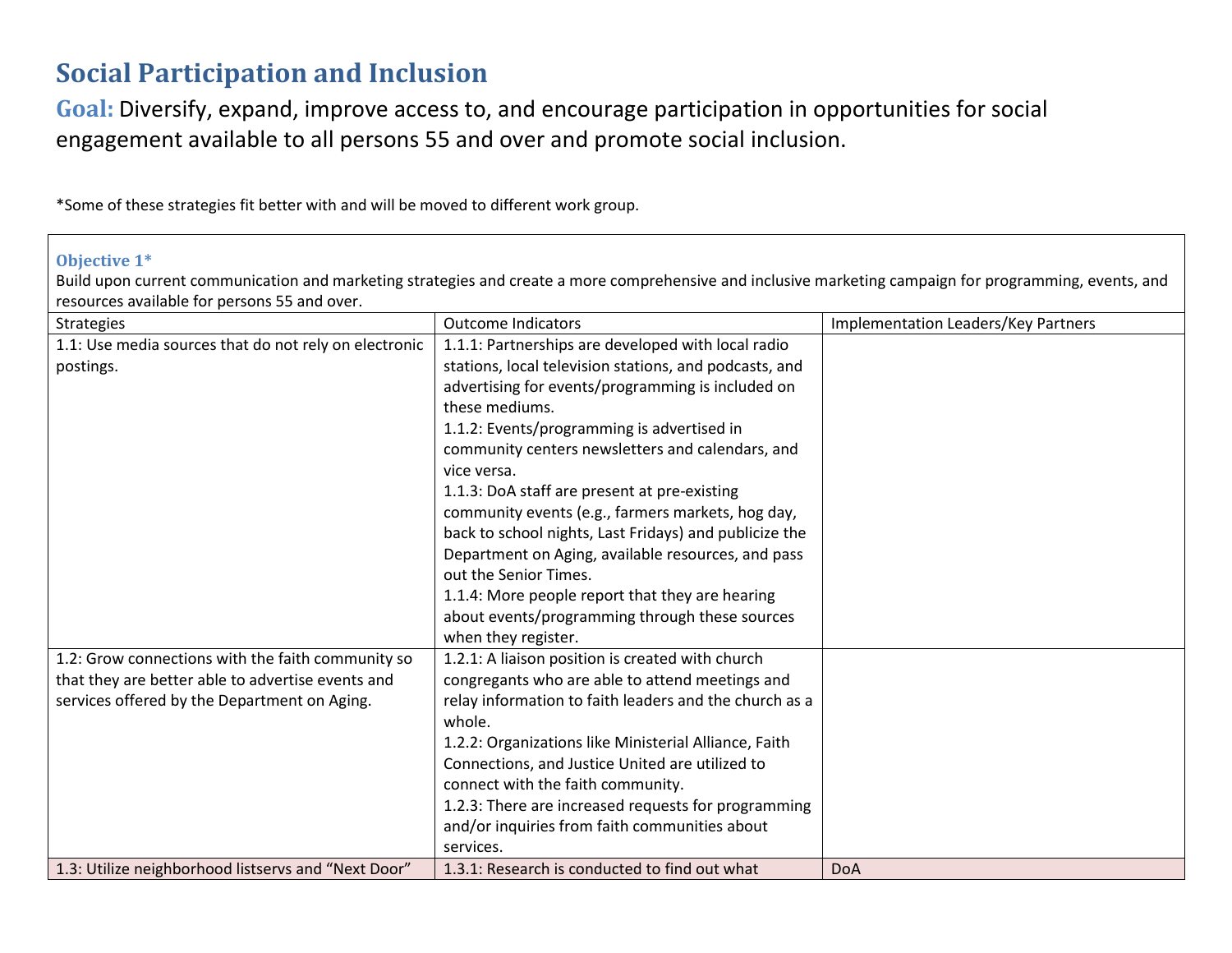| to publicize services and events.                        | listservs are available and highly utilized.             | Project EngAGE volunteers, neighborhood |
|----------------------------------------------------------|----------------------------------------------------------|-----------------------------------------|
|                                                          | 1.3.2: Events and programming are publicized on          | connections SRT                         |
|                                                          | most impactful listservs.                                |                                         |
|                                                          | 1.3.3: More participants report hearing about            |                                         |
|                                                          | programming through neighborhood listservs.              |                                         |
| 1.4: Partner with other organizations that serve older   | 1.4.1: Events are be publicized by multiple              |                                         |
| adults to promote and publicize each other's events      | organizations.                                           |                                         |
| and reduce siloing between organizations with            | 1.4.2: DoA works with other organizations to             |                                         |
| similar goals.                                           | increase awareness about other events. For               |                                         |
|                                                          | example, aging-related events are included in DoA        |                                         |
|                                                          | newsletter - one section for Senior Center events,       |                                         |
|                                                          | one section for community events. These                  |                                         |
|                                                          | newsletters are sorted/categorized by event type so      |                                         |
|                                                          | that they are easy to read and navigate.                 |                                         |
| 1.5: Identify and partner with community groups,         | 1.5.1: Community groups, organizations, and key          |                                         |
| organizations, and key liaisons who can share            | liaisons are identified.                                 |                                         |
| information about/for older adults.                      | 1.5.2: Volunteers are recruited and designated to do     |                                         |
| Civic groups (e.g., Shiners, ruritan clubs,<br>$\bullet$ | the work of going into the community, building these     |                                         |
| rotary clubs)                                            | partnerships, and relaying information about aging       |                                         |
| Alumni of fraternities and sororities                    | from the DoA.                                            |                                         |
|                                                          | 1.5.3: Talking points/toolkit is created and utilized by |                                         |
|                                                          | volunteers mentioned in 1.6.2 so they are                |                                         |
|                                                          | comfortable with this role and able to effectively       |                                         |
|                                                          | articulate what the DoA has to offer.                    |                                         |
|                                                          | 1.5.4: Community perception of the Senior Centers is     |                                         |
|                                                          | changed so that so that all see it as a place that is    |                                         |
|                                                          | accepting and suitable for many different people and     |                                         |
|                                                          | ability levels, and that encourages and provides for     |                                         |
|                                                          | an active lifestyle.                                     |                                         |
| 1.6: Continue building relationships with pharmacies     | 1.6.1: Funding is secured for increased advertising.     |                                         |
| and doctors' offices and printing advertising on         | 1.6.2: Advertising is available at more pharmacies.      |                                         |
| prescription packaging.*                                 |                                                          |                                         |
| *Move to Community/Health Supports                       |                                                          |                                         |
| 1.11: Keep governing bodies up to date on MAP            | Quarterly reports to BOCC                                |                                         |
| progress and on upcoming events and activities at        | Presenting to municipalities regularly                   |                                         |
| the Senior Centers.                                      |                                                          |                                         |
| 1.12: Create an older adult liaison position on town     | More to strategy for 1.11 (will be voted on in April)    |                                         |
| boards who can share information about volunteer         |                                                          |                                         |
| opportunities, special events, services, etc.            |                                                          |                                         |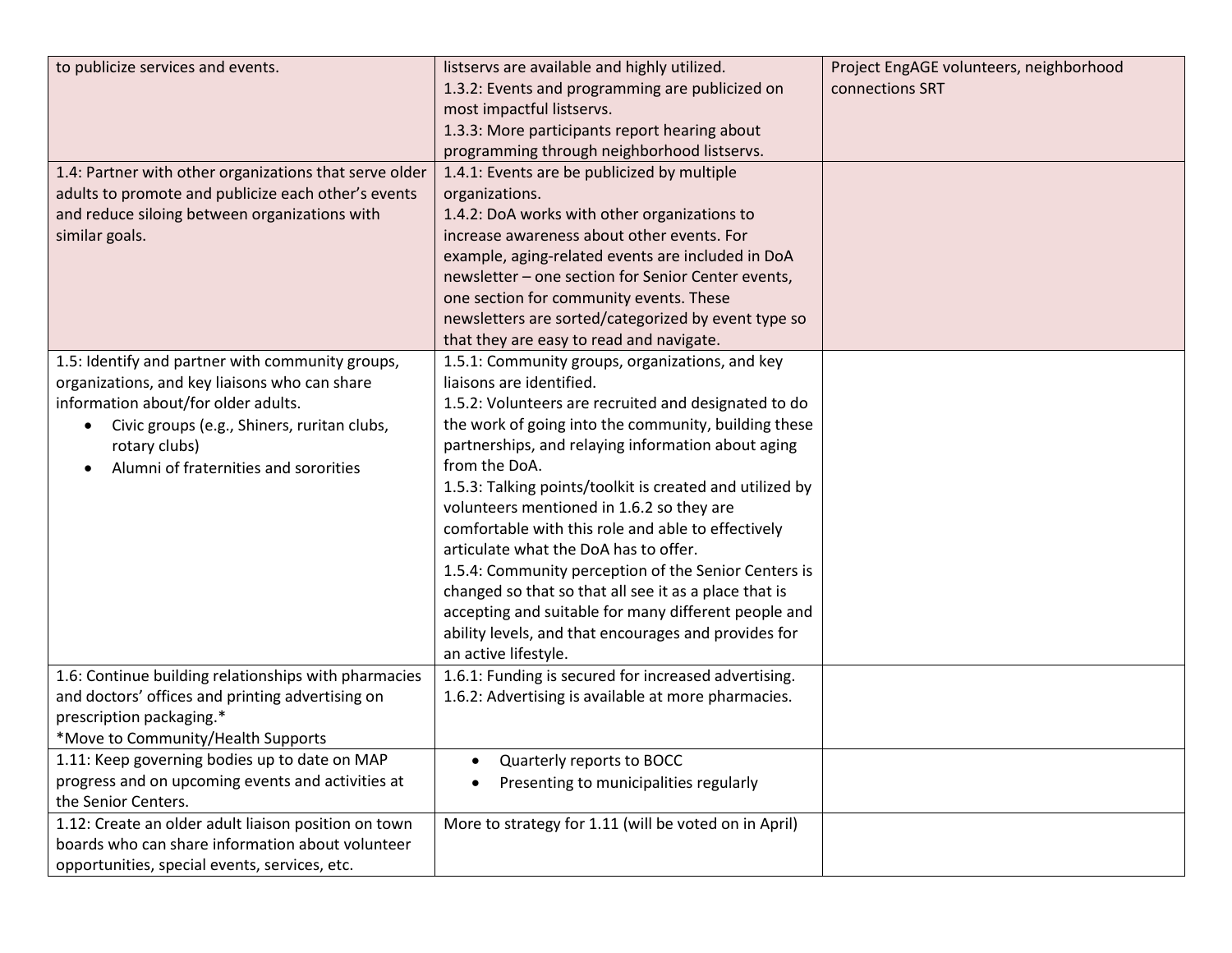| 1.13: Piggy back on community surveys (possibly the<br>Community Health Survey) to learn more about how<br>people prefer to be communicated with (e.g., via<br>email, physical mailings, phone calls, postings at local<br>hot spots). | Senior Center questionnaire<br>Using early voting<br>Implementing communication plan based on<br>$\bullet$<br>information we already have                                                                                                                                                                                                                                                                                                                                                                                                                                                                                                                                   |  |
|----------------------------------------------------------------------------------------------------------------------------------------------------------------------------------------------------------------------------------------|-----------------------------------------------------------------------------------------------------------------------------------------------------------------------------------------------------------------------------------------------------------------------------------------------------------------------------------------------------------------------------------------------------------------------------------------------------------------------------------------------------------------------------------------------------------------------------------------------------------------------------------------------------------------------------|--|
| 1.14: Create multi-lingual communications and<br>ensure that DoA is ready to receive and serve a<br>variety of different languages.                                                                                                    | Researching what languages would be most<br>useful to include in communications to older<br>adults<br>Communications and outreach are provided<br>in multiple languages<br>Increased participation and awareness as a<br>result<br>Ensuring that communications are sent out<br>to multi-lingual media (often will translate<br>themselves)<br>Reminding people about tool on website to<br>choose language<br>Including communication at relevant store                                                                                                                                                                                                                    |  |
| 1.15: Improve the Senior Times.                                                                                                                                                                                                        | bulletin boards and community agencies<br>1.15.2: Print and online versions are available in<br>Spanish and Mandarin, as well as other languages as<br>needed.<br>1.15.3: Print versions of the Senior Times are in<br>larger print and with less information.<br>1.15.4: Audible version of Senior Times is created so<br>that people who are visually impaired are able to call<br>and hear about upcoming events for the day or<br>week.<br>1.15.5: Drop off locations are expanded.<br>Improving graphics design<br>Think about ways to improve how easy it is<br>to find items<br>Separate Seymour and Passmore offerings?<br>Tying in "Endless Possibilities" tagline |  |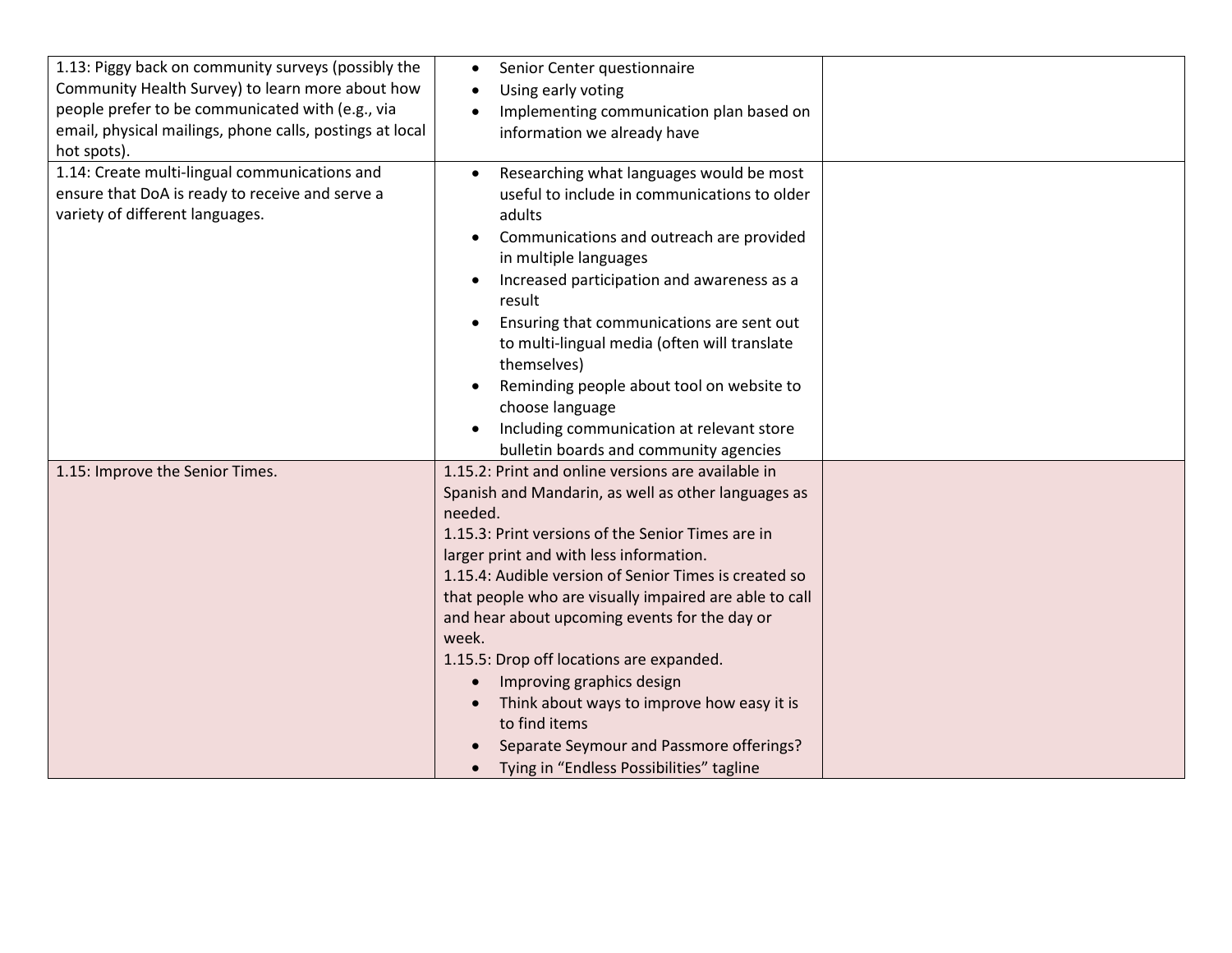## **Objective 2**

Promote social inclusion through utilizing the Senior Centers and other community locations, creating community cohesion, and reaching out to those who are most at-risk of isolation.

| <b>HUSE OF HUS OF ISOREIOH</b>                                                                                                                                                                                                                                                                                                                                                                                                                                                                                                                                                                                                                                                |                                                                                                                                                                                                                                                                                     |                                     |
|-------------------------------------------------------------------------------------------------------------------------------------------------------------------------------------------------------------------------------------------------------------------------------------------------------------------------------------------------------------------------------------------------------------------------------------------------------------------------------------------------------------------------------------------------------------------------------------------------------------------------------------------------------------------------------|-------------------------------------------------------------------------------------------------------------------------------------------------------------------------------------------------------------------------------------------------------------------------------------|-------------------------------------|
| <b>Strategies</b>                                                                                                                                                                                                                                                                                                                                                                                                                                                                                                                                                                                                                                                             | <b>Outcome Indicators</b>                                                                                                                                                                                                                                                           | Implementation Leaders/Key Partners |
| 2.1: Increase awareness of transportation options so<br>that people are better able to access events and<br>services.*<br>List Transportation Specialist as a resource<br>$\bullet$<br>on publications for events and provide<br>information on scholarships.<br>Improve signage at bus stops (Senior Shuttle<br>$\bullet$<br>or Hillsborough circulator) so that people are<br>sure they are waiting in the correct place.<br>Create some kind of easily recognizable icon.<br>$\bullet$<br>Create a bulletin board (physical and virtual)<br>$\bullet$<br>that people can use to organizing carpooling<br>or ride sharing to special events, especially in<br>the evenings. | Popular routes to senior centers are easily<br>accessible on relevant websites<br>Working with agency in charge of routes to<br>simplify pamphlets<br>Working with OPT so that they know to stop<br>and look at stops older adults utilize often,<br>increasing education/awareness |                                     |
| 2.2: Partner with college students to be part of<br>volunteer driver program.*                                                                                                                                                                                                                                                                                                                                                                                                                                                                                                                                                                                                |                                                                                                                                                                                                                                                                                     |                                     |
| 2.3: Work with companies like Uber or Lyft to create<br>fixed or low-cost rates for older adults.*                                                                                                                                                                                                                                                                                                                                                                                                                                                                                                                                                                            | Continue teaching people how to utilize the<br>$\bullet$<br>uber and what that means in terms of cost,<br>etc.<br>Voucher for uber/lyft at time when public<br>transportation is not available.                                                                                     |                                     |
| 2.4: Encourage older adults to gather.<br>More social groups with specific reasons for<br>٠<br>gathering.<br>Designated days for certain social groups<br>$\bullet$<br>(e.g., Mingling Monday; Tuesdays Together;<br>Wonder What We'll Do Wednesday;<br>Thoughtful Thursdays; Friday Feasters.)<br>Social introvert group.<br>٠<br>More ways for people to connect with<br>$\bullet$<br>people who have similar interests as them<br>(e.g., Sew What; open paint opportunities).<br>Baby boomers feel comfortable and<br>welcome coming to the Senior Centers.                                                                                                                | Serving more older adults at centers;<br>$\bullet$<br>increased attendance and participation<br>Creating of new groups (like those in<br>strategy box)<br>More opportunity for one on one<br>$\bullet$<br>interaction; something other than group<br>activities                     |                                     |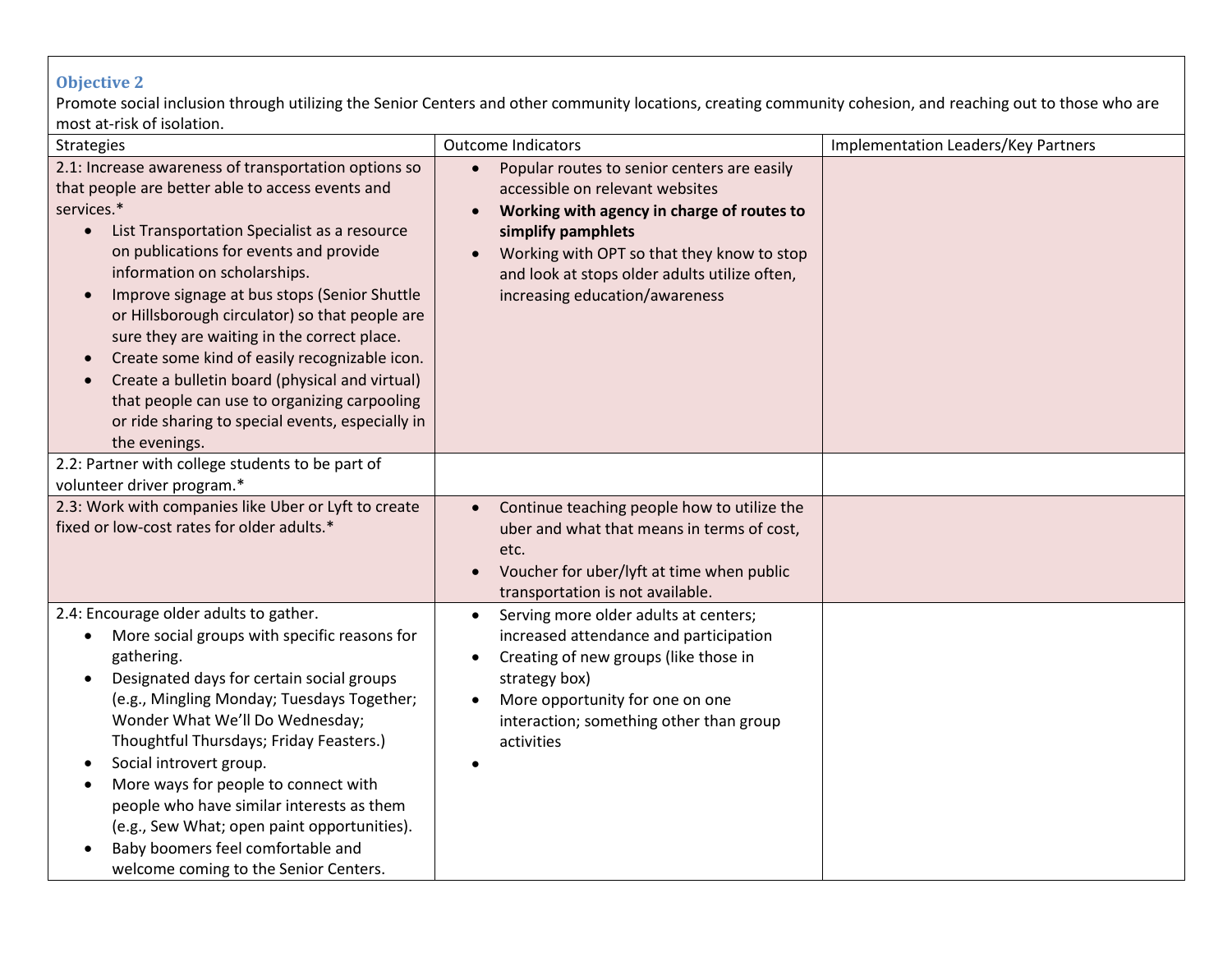| People feel comfortable coming to the<br>$\bullet$<br>Senior Centers for no specific reason/event<br>because others are welcoming.                                                                                                                                                                                                                                                                                                                                                       |                                                                                                                                                                                                                                                                                                                   |                                                  |
|------------------------------------------------------------------------------------------------------------------------------------------------------------------------------------------------------------------------------------------------------------------------------------------------------------------------------------------------------------------------------------------------------------------------------------------------------------------------------------------|-------------------------------------------------------------------------------------------------------------------------------------------------------------------------------------------------------------------------------------------------------------------------------------------------------------------|--------------------------------------------------|
| 2.5: Make Senior Centers more welcoming of new<br>guests.<br>Expand welcoming committee at Senior<br>$\bullet$<br>Centers.<br>Designate a table at the Senior Centers to<br>$\bullet$<br>people who are new to lunch and have<br>regulars sit with new people (like a "buddy<br>bench").<br>Create a Meet Your Neighbor campaign or<br>Bring a Friend event during with Senior<br>Center participants are encouraged to bring<br>others to programming. (word of mouth<br>communication) | Working on changing perception of Senior<br>Centers in communities (via communication<br>strategies)<br>(see bulleted listed in strategy)<br>New Neighbors day - specific day where<br>people are encouraged to bring friend to SC<br>(on regular basis)                                                          |                                                  |
| 2.6: Create a video project - on YouTube or public<br>access television - for older adults who are unable to<br>leave their homes but want to participate in Senior<br>Center activities.*                                                                                                                                                                                                                                                                                               | Implementation of the project<br>Number of views<br>Secure funding<br>Recruiting volunteers who are capable of<br>running cameras, editing, AV, etc.<br>Included on County YouTube channel<br>Creation of library of DVDs with this<br>programming that people can check out in<br>addition to viewing on YouTube |                                                  |
| 2.7: Protect and expand current services that<br>address social isolation (e.g., Seniors and Law<br>Enforcement Together; Volunteer Connect 55+;<br>Friend-to-Friend program; volunteer drivers<br>program).*                                                                                                                                                                                                                                                                            | More volunteers who are part of these<br>$\bullet$<br>programs                                                                                                                                                                                                                                                    |                                                  |
| 2.8: Create an awareness campaign or toolkit that<br>individuals and communities can use to combat<br>social isolation (e.g., Campaign to End Loneliness).*                                                                                                                                                                                                                                                                                                                              | Toolkit or campaign created                                                                                                                                                                                                                                                                                       | <b>NAMI</b><br>$\bullet$<br><b>Faith leaders</b> |
| 2.9: Utilize pre-existing outposts within the<br>community to encourage gathering with minimal<br>transportation. (Some examples include community<br>centers, churches, public spaces within<br>neighborhoods, Century Center in Carrboro, public<br>libraries, etc.).*                                                                                                                                                                                                                 | These locations requested programming and<br>events from senior centers<br>More social events in communities<br>More awareness and utilization at<br>community centers/parks and rec, beyond<br>just taking classes; utilized as gathering                                                                        | Community centers<br>Parks and rec               |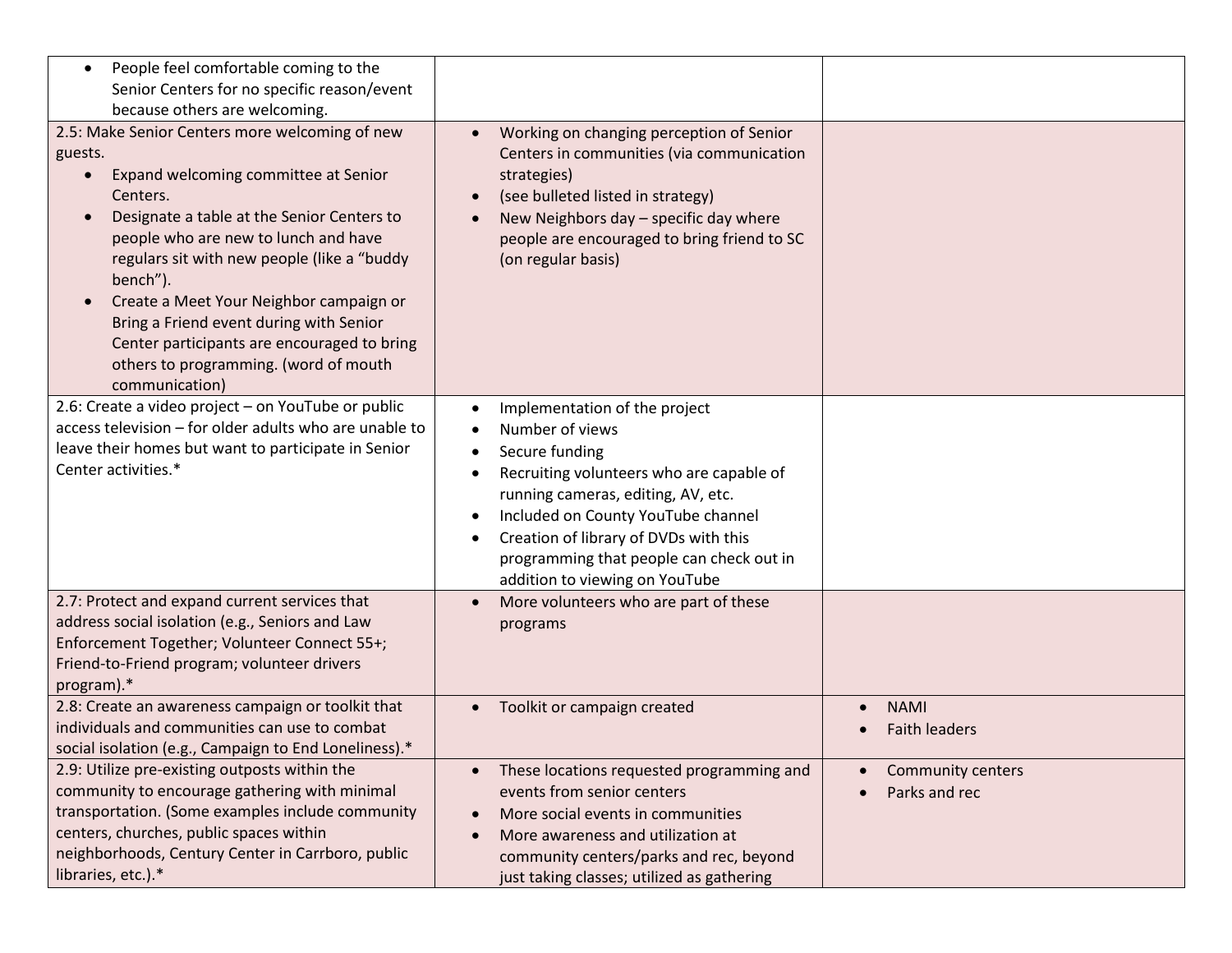| <b>Objective 3</b><br>Expand opportunities for educational, intergenerational, and cultural programming for persons 55 and over.              |                                                                                                                                                                                                                                                                                                                                                                                                                                                                                                                                                                                                                                                                                                                                                                                                                                                                                                                                               |                                                                                                                                                                                                                                           |
|-----------------------------------------------------------------------------------------------------------------------------------------------|-----------------------------------------------------------------------------------------------------------------------------------------------------------------------------------------------------------------------------------------------------------------------------------------------------------------------------------------------------------------------------------------------------------------------------------------------------------------------------------------------------------------------------------------------------------------------------------------------------------------------------------------------------------------------------------------------------------------------------------------------------------------------------------------------------------------------------------------------------------------------------------------------------------------------------------------------|-------------------------------------------------------------------------------------------------------------------------------------------------------------------------------------------------------------------------------------------|
|                                                                                                                                               | <b>Outcome Indicators</b>                                                                                                                                                                                                                                                                                                                                                                                                                                                                                                                                                                                                                                                                                                                                                                                                                                                                                                                     | Implementation Leaders/Key Partners                                                                                                                                                                                                       |
| <b>Strategies</b><br>3.1: Ensure that programming is sensitive and<br>inclusive to people based on a broad variety of needs<br>and abilities. | 3.1.1: Pocket Talkers are available for people with<br>limited hearing.<br>3.1.2: Large text or audio options are available for<br>people who are visually impaired.<br>3.1.3: Programming is available in multiple languages<br>(possibly on demand via a telephone interpretation<br>service).<br>3.1.4: Funding is identified and provided to cover the<br>cost of these resources.                                                                                                                                                                                                                                                                                                                                                                                                                                                                                                                                                        | Department on Aging<br>$\bullet$<br>NC Assistive Technologies<br>Area museums (are already doing this<br>$\bullet$<br>work and might be a good resource)<br>NC Division of Deaf and Hard Hearing<br>NC Division of Services for the Blind |
| 3.2: Increase space availability for programming.                                                                                             | 3.2.1: Senior Centers are expanded to include more<br>space for recreational activities, kitchen/cooking<br>space, theater space, common space that<br>encourages groups to intermingle, health services<br>space at Passmore, exercise rooms, and storage<br>space.<br>3.2.2: Shared space agreements between<br>Department on Aging and other public spaces within<br>the community (Cedar Grove, Efland-Cheeks,<br>libraries, faith communities, schools, parks and rec,<br>schools) are created and utilized.<br>3.2.3: Programming for older adults occurs in other<br>settings.<br>3.2.4: Additional programming is made available<br>within the Senior Centers.<br>3.2.5: More people participate and are involved at<br>the Senior Centers (currently serve 400 per day at<br>Seymour; 250 at Passmore).<br>3.2.6: Senior Centers have more staff, resources,<br>materials, and storage to handle increased<br>programming and space. | Community centers (Cedar Grove,<br>$\bullet$<br>Efland-Cheeks)<br>Libraries<br>Schools<br>Parks and Recreation buildings<br>Retirement communities                                                                                        |
| 3.3: Create more opportunities for intergenerational                                                                                          | 3.3.1: One intentional intergenerational program is                                                                                                                                                                                                                                                                                                                                                                                                                                                                                                                                                                                                                                                                                                                                                                                                                                                                                           | Students and staff at public, private, and<br>$\bullet$                                                                                                                                                                                   |
| programming. Examples include:                                                                                                                | created per year, which encourages older adults and                                                                                                                                                                                                                                                                                                                                                                                                                                                                                                                                                                                                                                                                                                                                                                                                                                                                                           | charter schools                                                                                                                                                                                                                           |
| Matching older adults with high school<br>$\bullet$                                                                                           | younger people to work with each other (not for).                                                                                                                                                                                                                                                                                                                                                                                                                                                                                                                                                                                                                                                                                                                                                                                                                                                                                             | Homeschool associations<br>٠                                                                                                                                                                                                              |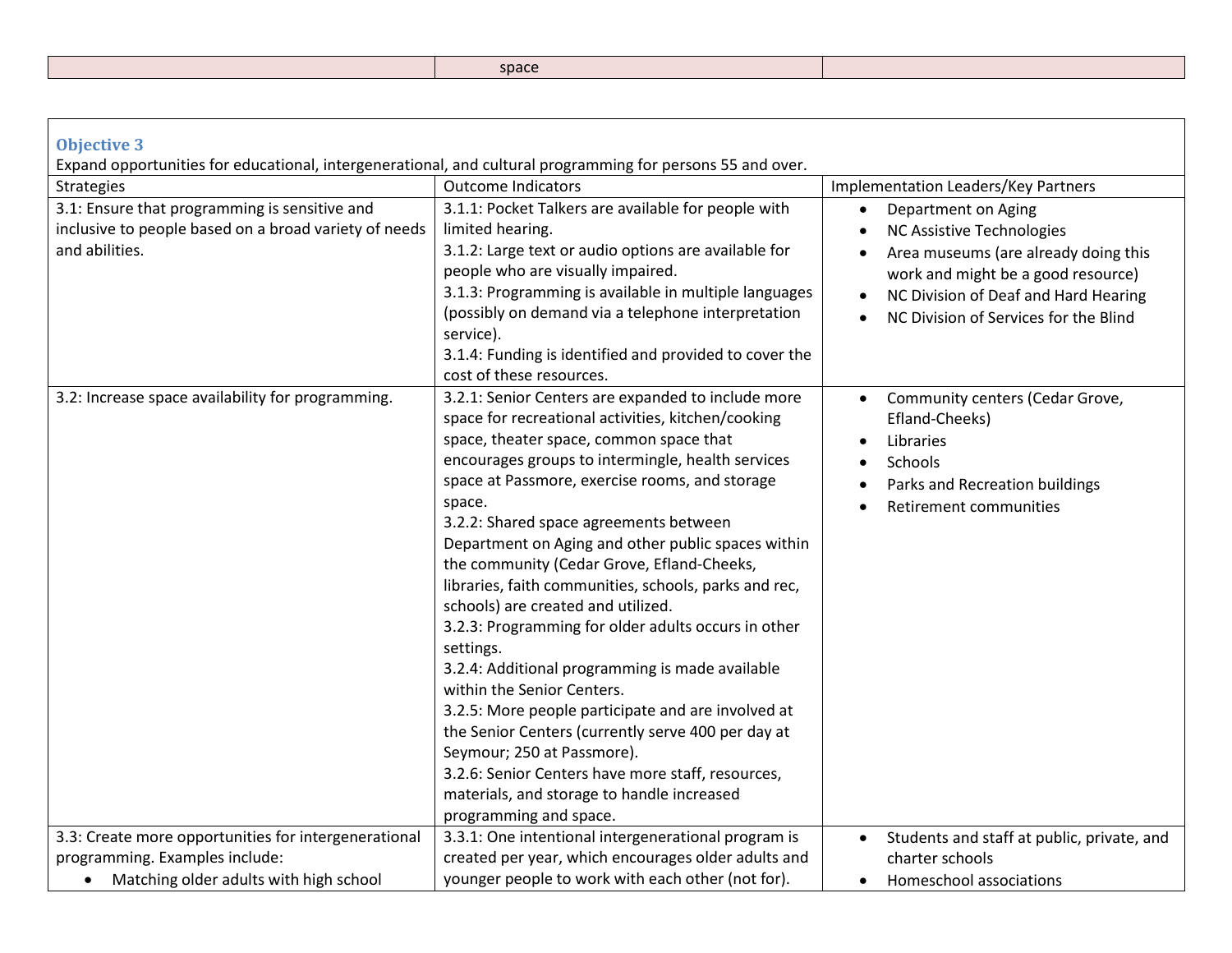| students who can teach them about<br>technology.<br>Creating a sensitivity orientation for students<br>to decrease stigma and build normalcy of<br>interaction between age groups (e.g., high<br>school students could visit senior centers as<br>part of a class [health, history, psychology]<br>to learn about aging and what senior centers<br>do).<br>Partnering with schools to create a<br>mentorship program (e.g., SAT and life skills<br>programs; Adopt-a-Teen; "How to Life"<br>classes around things like balancing<br>checkbooks)<br>Connecting with IB counselors and honor<br>societies/extracurricular clubs about service<br>learning opportunities.<br>Inviting high school performance groups into<br>Centers to perform.<br>Creating story telling or oral history<br>programs.<br>Creating pen pal program with elementary<br>students | (E.g., Prime Time Players works with high school<br>drama department to put on show.)<br>3.3.2: Intergenerational programs are evaluated<br>through participate surveys to see if there is a<br>change in perception.<br>3.3.4: There is increased interested and participation<br>at Senior Centers from younger people. They are the<br>ones reaching out to collaborate.<br>3.3.5: One joint DoA and high school-sponsored<br>community service project is completed per year.<br>3.3.6: Students are incorporated into activities such<br>as the Orange County Senior Games.<br>3.3.7: Current intergenerational programming (such<br>as working with the preschool at the Sportsplex) is<br>sustained. | UNC, Durham Tech, Duke<br>$\bullet$<br>Scout troops<br>٠<br>Faith communities<br>Community centers<br>Fraternities and sororities<br>OC Jammers<br><b>Bouncing Bulldogs</b><br>Summer camps<br><b>YMCA</b> |
|--------------------------------------------------------------------------------------------------------------------------------------------------------------------------------------------------------------------------------------------------------------------------------------------------------------------------------------------------------------------------------------------------------------------------------------------------------------------------------------------------------------------------------------------------------------------------------------------------------------------------------------------------------------------------------------------------------------------------------------------------------------------------------------------------------------------------------------------------------------|-------------------------------------------------------------------------------------------------------------------------------------------------------------------------------------------------------------------------------------------------------------------------------------------------------------------------------------------------------------------------------------------------------------------------------------------------------------------------------------------------------------------------------------------------------------------------------------------------------------------------------------------------------------------------------------------------------------|------------------------------------------------------------------------------------------------------------------------------------------------------------------------------------------------------------|
| 3.4: Expand scholarship availability and ensure that<br>people know they exist.                                                                                                                                                                                                                                                                                                                                                                                                                                                                                                                                                                                                                                                                                                                                                                              | 3.4.1: Increased awareness of scholarship availability<br>for programming (staff know about it and tell<br>participants about payment options; scholarship<br>offerings provided in postings for activities).<br>3.4.2: More scholarships are utilized for<br>programming because there is increased awareness.<br>3.4.3: Increased demand for scholarships are met (if<br>necessary) through additional sponsors.<br>3.4.4: Staff are able and willing to provide assistance<br>to participants who need to fill out a scholarship<br>form.                                                                                                                                                                | Department on Aging<br>$\bullet$<br>Sportsplex<br>Parks and Recreation departments<br>Friends of the Senior Centers<br>Instructors                                                                         |
| 3.5: Work with providers of athletic, cultural, and<br>educational events for free or low cost options.                                                                                                                                                                                                                                                                                                                                                                                                                                                                                                                                                                                                                                                                                                                                                      | 3.5.1: Research is completed to find out what<br>organizations offer low-cost options (e.g.,<br>Playmakers has community night; Carrboro Arts<br>Center, Friday Center, and Town of Chapel Hill<br>Cultural Arts Division have free events. Do others?)                                                                                                                                                                                                                                                                                                                                                                                                                                                     | <b>Arts Access</b><br>٠<br>Town of Chapel Hill Cultural Arts Division<br><b>UNC</b><br>$\bullet$<br>Box office directors<br>Carrboro Arts Center                                                           |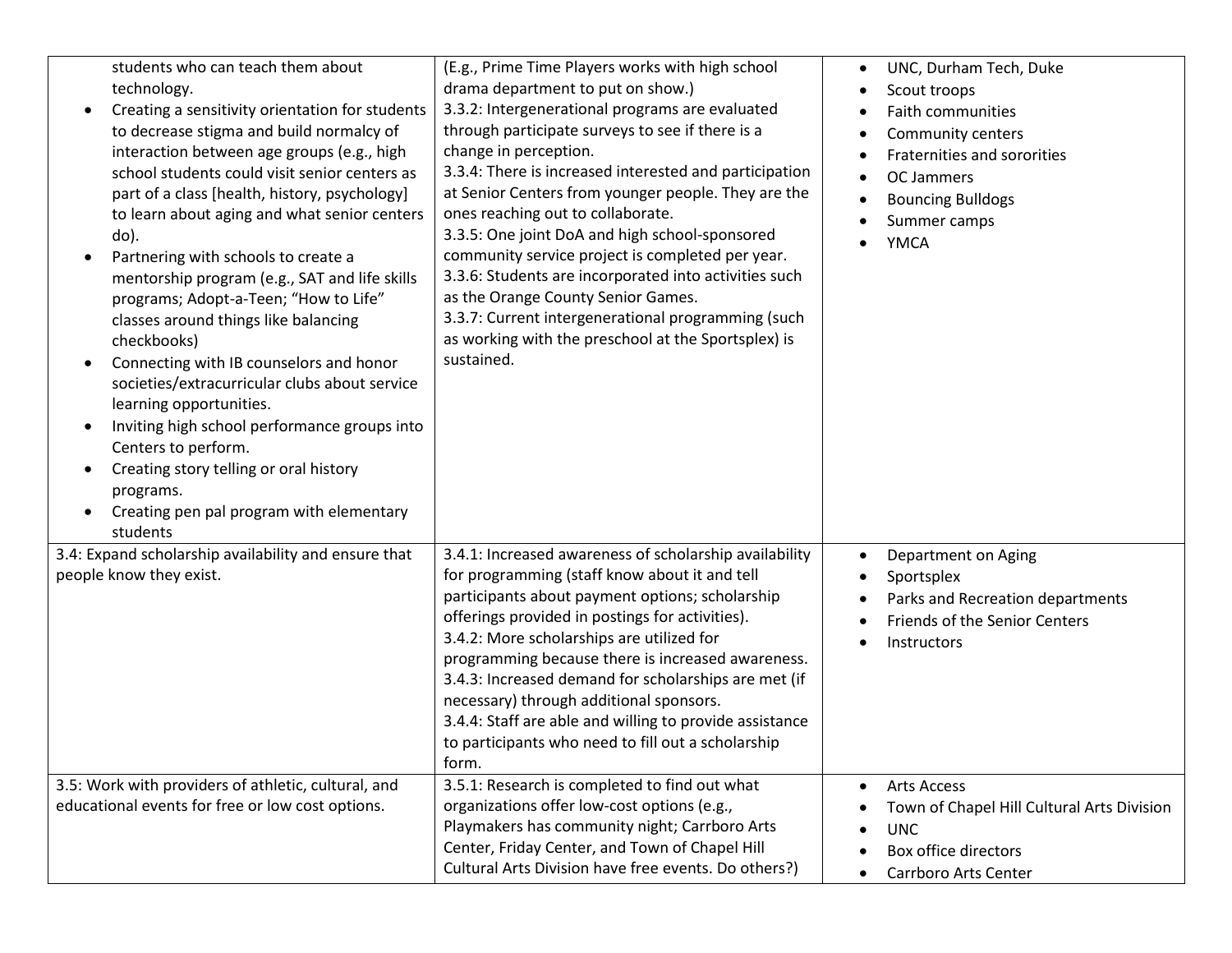|                                                | 3.5.2: Marketing is done to get the word out about<br>free/low cost events.<br>3.5.3: Relationships are created with university, box<br>office directors, etc. to reconnect and let them know | <b>Friday Center</b>                  |
|------------------------------------------------|-----------------------------------------------------------------------------------------------------------------------------------------------------------------------------------------------|---------------------------------------|
|                                                | of DoA interest in low-cost/free tickets.                                                                                                                                                     |                                       |
| 3.6: Build upon current models (Peer Learning, | 3.6.1: Connections and communication with Friday                                                                                                                                              | <b>Friday Center</b>                  |
| Shared Learning, OLLI, etc.) to create new     | Center (which is already exploring OLLI at UNC                                                                                                                                                | OLLI                                  |
| programming (e.g., Lifelong Learning at UNC).  | options) are strengthened.                                                                                                                                                                    | <b>UNC General Alumni Association</b> |
|                                                |                                                                                                                                                                                               | Durham Tech Continuing Ed             |

| <b>Objective 4</b><br>Ensure a welcoming, inclusive, and livable community for all.                                                                                                                                                                                            |                                                                                                                                                                                                                                                                                                                                                                                                                                                                                                                                                                                                                                                                                                                                                                                                                    |                                                                                                                                                                                                                                                                                                                                       |
|--------------------------------------------------------------------------------------------------------------------------------------------------------------------------------------------------------------------------------------------------------------------------------|--------------------------------------------------------------------------------------------------------------------------------------------------------------------------------------------------------------------------------------------------------------------------------------------------------------------------------------------------------------------------------------------------------------------------------------------------------------------------------------------------------------------------------------------------------------------------------------------------------------------------------------------------------------------------------------------------------------------------------------------------------------------------------------------------------------------|---------------------------------------------------------------------------------------------------------------------------------------------------------------------------------------------------------------------------------------------------------------------------------------------------------------------------------------|
| <b>Strategies</b><br>4.1: Expand the work that has already been done<br>around dementia by partnering with other<br>organizations and securing additional funding.<br>Memory Café and Memory Cafés on the Go<br>Dementia-friendly business trainings<br>Dementia 101 trainings | <b>Outcome Indicators</b><br>4.1.1: Funding is secured to continue work of federal<br>grant once it ends.<br>4.1.2: More people are aware of and attend the<br>Dementia 101 trainings (1 per month); Memory<br>Cafés (2 per month); and Memory Cafés on the Move<br>(1 per month).<br>4.1.3: An established and reliable volunteer group<br>for recruiting businesses and providing Dementia<br>Friendly Business training is grown. (Can provide<br>information on # of people or # of trainings provided<br>per week to specify.)<br>4.1.4: The community knows what dementia is and<br>looks like and what services are available through OC<br>CARES as a result of a public campaign.<br>4.1.5: More referrals and self-referrals are received<br>to the OC CARES team as a result of increased<br>knowledge. | Implementation Leaders/Key Partners<br>Physician's offices at point of diagnosis<br>$\bullet$<br><b>Clinical social workers</b><br>$\bullet$<br>Faith communities (for identifying<br>individuals and volunteer roles)<br>Retirement communities<br>$\bullet$<br><b>Chambers of Commerce</b><br>Financial institutions (such as SECU) |
| 4.2: Support individuals living alone with dementia.                                                                                                                                                                                                                           | 4.2.1: Strategies and supports are developed for<br>individuals living alone with dementia.                                                                                                                                                                                                                                                                                                                                                                                                                                                                                                                                                                                                                                                                                                                        | Physicians<br>$\bullet$<br><b>Clinical social workers</b><br>faith communities<br>$\bullet$<br><b>Emergency responders</b><br>$\bullet$<br>Friends of individuals living alone<br>$\bullet$<br>Local agencies that provide assistance to<br>older adults (OCIM, Interfaith Council,                                                   |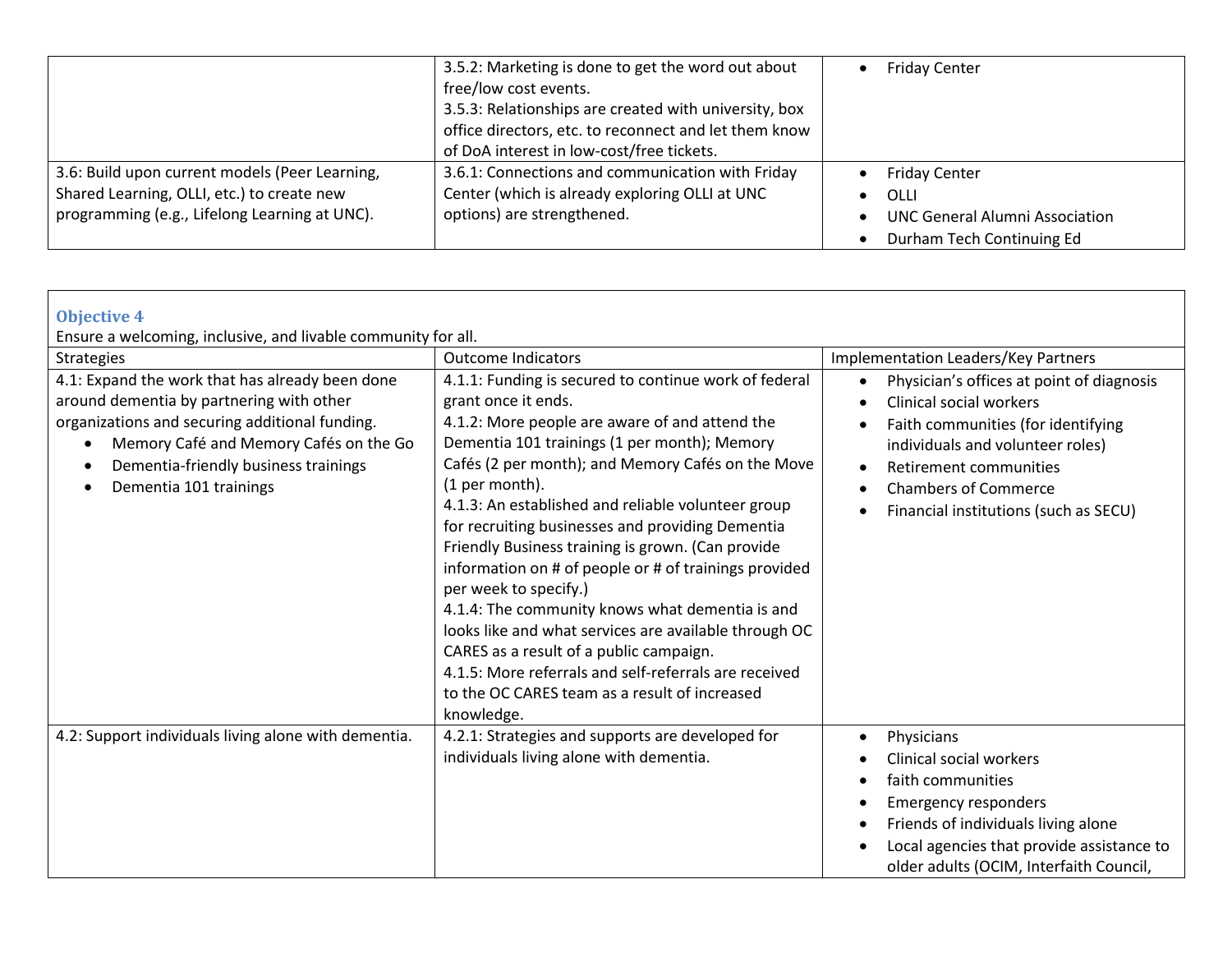|                                                                                                                                                                             |                                                                                                                                                                                                                                                                                                                                                                                                                                                                                                                                                                                                                                                                                                                                                                                                                                                                                                                                                                                                                                                                           | Meals on Wheels, SALT, senior housing<br>complexes/retirement communities,<br>libraries)<br>Hospital systems<br>$\bullet$                                                                                                                                                                                                                                                                                                            |
|-----------------------------------------------------------------------------------------------------------------------------------------------------------------------------|---------------------------------------------------------------------------------------------------------------------------------------------------------------------------------------------------------------------------------------------------------------------------------------------------------------------------------------------------------------------------------------------------------------------------------------------------------------------------------------------------------------------------------------------------------------------------------------------------------------------------------------------------------------------------------------------------------------------------------------------------------------------------------------------------------------------------------------------------------------------------------------------------------------------------------------------------------------------------------------------------------------------------------------------------------------------------|--------------------------------------------------------------------------------------------------------------------------------------------------------------------------------------------------------------------------------------------------------------------------------------------------------------------------------------------------------------------------------------------------------------------------------------|
| 4.3: Senior Centers are accessible places where staff<br>have cultural humility and all are inclusive.                                                                      | 4.3.1: Safe Zone training is provided to staff at the<br>Senior Centers once per year, and trainings are open<br>to all community members.<br>4.3.2: Implicit bias training is provided to staff at the<br>Senior Centers once per year.<br>4.3.3: Training around cultural competency is<br>provided to staff at the Senior Centers once per year.<br>4.3.4: Signage is welcoming (LGBTQ-friendly, multi-<br>lingual, large print).<br>4.3.5: Clientele is surveyed to learn what languages<br>would be most important to include on signs and<br>forms. Signs and forms reflect that knowledge.<br>4.3.6: Staff display cultural competency and<br>continued learning that is reflective of the<br>populations served at the Senior Centers.<br>4.3.7: The Senior Centers work with organizations<br>and individuals who advocate for diverse populations<br>to identify and overcome barriers.<br>4.3.8: older adults from diverse populations (i.e.,<br>minority, LGBT, refugee, faith communities) are<br>linked through trainings and programming<br>opportunities. | <b>UNC Safe Zone training</b><br>$\bullet$<br>Durham LGBT Center<br>National Resource Center on LGBT Aging                                                                                                                                                                                                                                                                                                                           |
| 4.4: Reach out to growing populations (such as<br>immigrant and refugee population, Hispanic<br>community) to build interest in services and<br>presence at Senior Centers. | 4.4.1: Research is done around what groups of older<br>adults are growing.<br>4.4.2: Senior Center staff work with these groups to<br>find out what services and programming they are<br>most interested in, and then provide those services.<br>4.4.3: Activities and marketing materials are offered<br>in relevant languages.<br>4.4.4: Number of individuals from identified groups<br>who attend the Senior Center programming and<br>utilize services increase.<br>4.4.5: Senior Centers work worth with groups who<br>serve these communities to increase awareness<br>about services and share information.                                                                                                                                                                                                                                                                                                                                                                                                                                                       | Faith groups (e.g., church refugee<br>$\bullet$<br>initiatives; churches that provide services<br>in other languages)<br><b>Health Department</b><br>Public schools<br>$\bullet$<br>Durham Tech, Central Carolina<br>Community College, UNC<br>Refugee Wellness Center at UNC-C<br>$\bullet$<br>Refugee Support Center<br>Refugee Community Partnership<br>Refugee Resettlement Agencies<br>Spanish Social Club<br>El Centro Hispano |